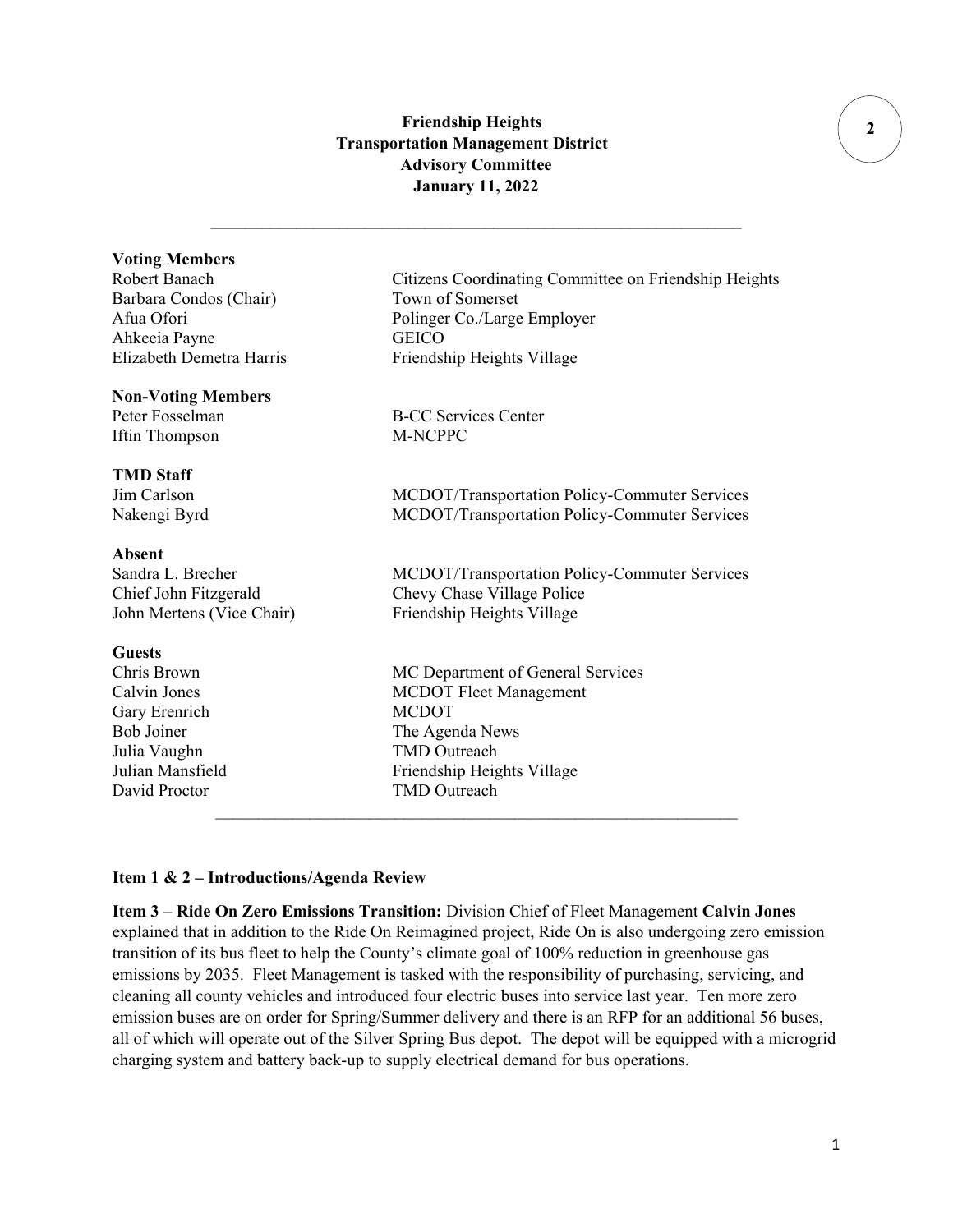**Christopher Brown,** who oversees grid implementation and construction, explained that the microgrid uses two megawatts of solar energy panels located on the canopy for onsite generation with a 4 1/2-hour storage battery. Phased construction of the grid began in November 2021 and is designed for resiliency against drastic fluctuations from climate change. He reported that there has been construction delays due to weather and Covid – however, the modular construction provides for expansion and parts are being tested working with Pepco as part of the process.

**Mr. Jones** reported that although other technologies are being evaluated, they are in the preliminary stages only. Other discussion:

- As zero emissions technology progresses, the range of travel for buses increases
- Discussion regarding how a public-private partnership helps ensure the project is not subject to budgetary constraints, such as hiring freezes, and can afford the cutting edge of technology expertise-Schneider Electric is a partner
- The renewal energy profile of the microgrid is resilient due to its modular construction and ability to support 100% of the depot demands, including its fleet of 70 buses w/ room for expansion providing system back up in an eco-friendly way
- Most of the larger buses take three hours to charge, depending on energy used and what is already in battery back up
- The grid can switch between hydrogen and electric can run on "island mode" if the larger grid goes out
- Grid is equipped with a sound box to reduce noise
- Jim Carlson discussed the electric vehicle group buy pilot launch details on the County's Climate Action Plan page
- The timing regarding the Climate Action Plan and carbon reducing equipment may be off due to manufacturing delays for items such as catalytic converters & microchips, causing reluctance in signing EV pledge

**Item 4 – Metro Update: Gary Erenrich** reported that the Shady Grove and Rockville stations will reopen Sunday, January 16<sup>th</sup> instead of December's date due to the removal of trains out of Shady Grove cold storage yard to replace the faulty 7000 series cars. The Shady Grove and Rockville stations were closed due to replacement of the canopy at Rockville station and construction delayed due to uncovering the protected tracks to allow for removal of the replacement trains. Also reported:

- The newly designed bus shelters are on order for Rockville station and will not be in place when the station reopens January  $16<sup>th</sup>$
- During the station closures between Twinbrook and Shady Grove stations, shuttle service carried 5,000 passengers a day
- Metro is running service on a modified Saturday schedule due to reduction in ridership and availability of bus operators from Covid – continuing weekday service on high ridership routes to reduce crowding
- 12–15-minute train service, extended late night hours till 1:00 am on weekends
- FY23 budget policies on website public hearing on February  $9<sup>th</sup>$  in College Park; completing online survey encouraged – opportunity to submit testimony at end of survey
- Buses are surpassing rail in increased ridership-goal of reaching 53% of pre-pandemic ridership for FY23